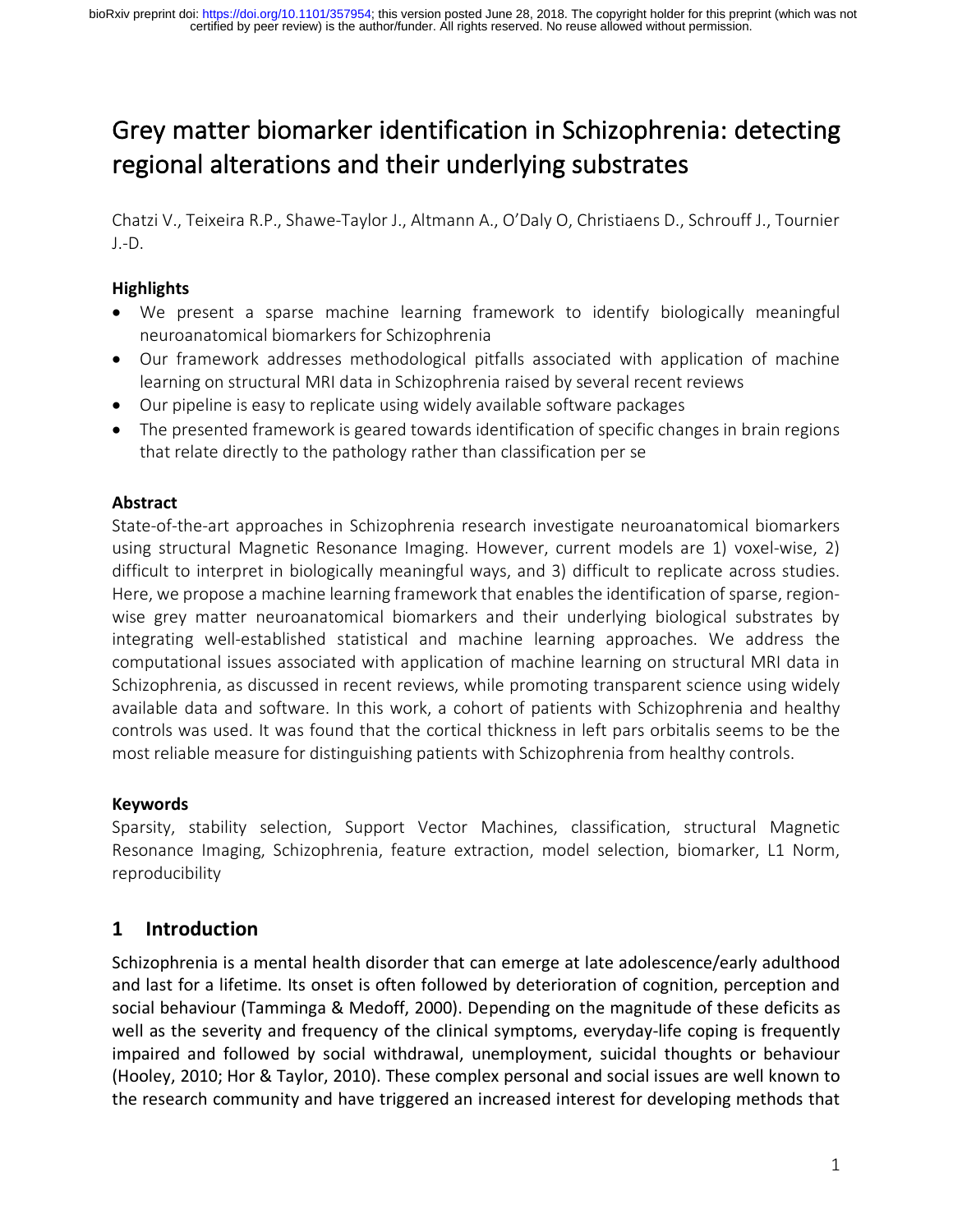facilitate detection of early signs of the disorder, which in turn facilitates interventions, disease management and therapy provision before the expression of the full onset of the symptoms (Modinos & McGuire, 2015).

Structural Magnetic Resonance Imaging (MRI) has been widely used to study these early signs *in vivo*. Using this non-invasive technique, a growing literature in anatomical brain abnormalities associated with Schizophrenia has emerged (Fusar-Poli et al., 2012). Of particular interest is the potential utility of structural MRI data for identifying neuroanatomical markers that are reproducible across studies and translatable to the clinical setting (Woo et al., 2017).

Previous studies have shown that it is possible to classify patients with Schizophrenia from healthy controls using structural MRI data (Orru et al 2012). However, 1) these frameworks often use voxel-wise, whole brain input features, leading to high-dimensional input feature spaces which is problematic given their small sample size (Varoquaux, in press). Such problems are illposed and without the use of regularisation approaches to ensure a unique solution of the model, these models have increased computational complexity and a tendency to overfit. 2) In addition, they use voxel-wise input features known as grey matter density maps to quantify morphological alterations. Morphological alterations can occur due to several factors including changes in volume, cortical thickness or gyrification (Mechelli et al., 2005). As a result, grey matter density maps, as well as the resulting output weight maps are able to localise grey matter alterations but not their underlying substrates. They are therefore poorly interpretable in terms of the biological nature of the grey matter changes. 3) Lastly, previous frameworks' pipelines as well as their findings are poorly generalisable. As a result, reported accuracy values for predicting patients with Schizophrenia from healthy controls range between 60-95% (Arbabshirani et al., 2017).

To address these limitations, in the present work 1) we extract low dimensional, region-wise brain measures, and introduce stability selection to identify the most stable features for the classification; 2) we generate region-wise output maps that reflect the substrates of the regionwise grey matter alterations to boost interpretability and facilitate understanding of the pathophysiology of the disorder; 3) we use well-established, widely available statistical and machine learning packages to build a robust and generalisable framework, and a publicly available dataset to enable reproducibility of the presented pipeline and research findings.

Our framework focuses on identifying grey matter regions which are meaningful for the understanding of the psychopathology of Schizophrenia by addressing previously reported methodological limitations of statistical and machine learning frameworks. To the authors' knowledge, this is the first study in Schizophrenia research to address these limitations within a unified machine learning framework, and to identify biologically meaningful anatomical alterations in critical regions for Schizophrenia. This pipeline has the potential to impact on future studies that investigate neuroanatomical biomarkers within niche groups of the disorder such as First Episode Psychosis, At-Risk-Mental-State, treatment response or treatment resistance, and for drug development to target the identified regions.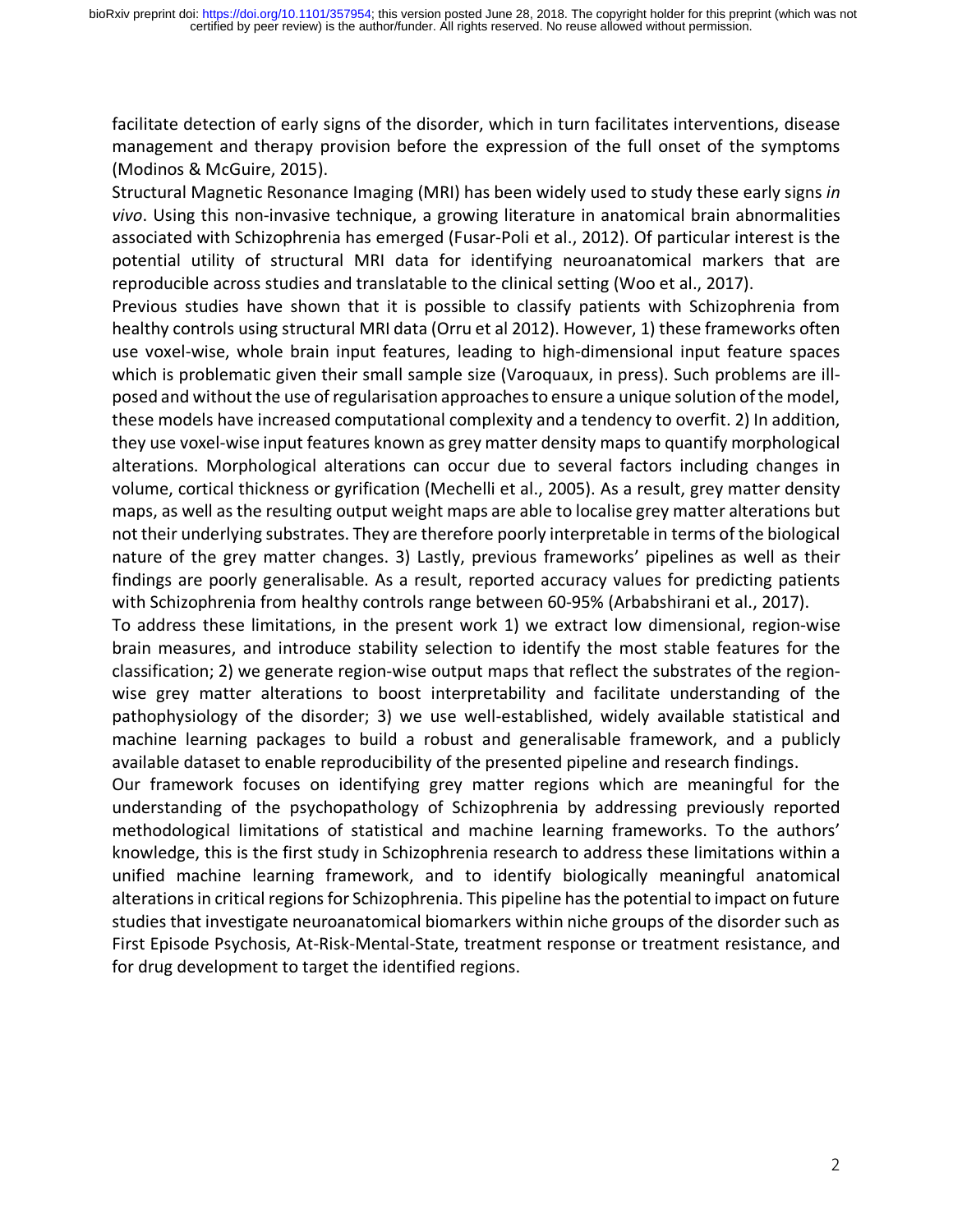# **2 Methods**

### *2.1 Materials*

## *2.1.1 Participants*

In this study, 146 participants were used from the publicly available dataset released through the Centre of Biomedical Research Excellence (COBRE) consortium (Çetin et al., 2014; Aine et al., 2017). Participants were 18-65 years old (mean age=37.42±12.75), 112 were male and 34 were female. Sixty-three were patients with Schizophrenia (male=48, female=15, age=37.19±13.80), diagnosed with the structured clinical interview for DSM-IV axis I disorders (SCID) and were medicated and 83 were healthy controls (male=64, female=19, age= 37.59±11.98).

## *2.1.2 Image acquisition*

Images were acquired on a Siemens 3T Trio TIM scanner using a 12-channel head coil. Structural MRI data consist of high-resolution T1-weighted MPRAGE images (TR: 2530 ms, TI: 900ms, flip angle: 7°, FOV: 256×256 mm, slab thickness: 176mm, 1mm isotropic resolution).

## *2.2 Image pre-processing*

Pre-processing of the structural images was performed using Freesurfer version 5.3.0 (Fischl, 2012). The full Freesurfer pre-processing pipeline was performed, including full surface reconstruction and volumetric segmentation (Dale et al., 1999; Dale and Sereno, 1993; Fischl and Dale, 2000; Fischl et al., 2001; Fischl et al., 2002; Fischl et al., 2004a; Fischl et al., 1999a; Fischl et al., 1999b; Fischl et al., 2004b; Han et al., 2006; Jovicich et al., 2006; Segonne et al., 2004, Yeo et al., 2010a; Yeo et al., 2010b). The used steps included motion correction, skull-stripping (Segonne et al. 2004), Talairach transformation (Collins et al.,1994), subcortical segmentation (Fischl et al., 2002; Fischl et al., 2004a, Segonne et al., 2003), intensity normalization (Sled et al., 1998), grey matter / white matter boundary tessellation, topology correction (Fischl et al., 2001; Segonne et al., 2007; Segonne et al., 2005), surface deformation (Dale et al., 1999; Dale and Sereno, 1993; Fischl and Dale, 2000), surface inflation (Fischl et al., 1999a), registration to a spherical atlas (Fischl et al., 1999b), parcellation (Desikan et al., 2006; Fischl et al., 2004b), and generation of surface and subcortical statistics were performed.

## *2.3 Quality control*

All extracted masks, including the extracted brain, the white matter boundaries, the pial surface boundaries, along with the subcortical segmentation were overlaid onto the T1-weighted images and their quality was visually checked across all slices and planes using freeview (https://surfer.nmr.mgh.harvard.edu/fswiki/FreeviewGuide/FreeviewGeneralUsage/FreeviewQ uickStart). All surfaces were visually checked using tksurfer (https://surfer.nmr.mgh.harvard .edu/fswiki/TkSurfer).

## *2.4 Feature extraction*

After pre-processing and quality control, the resulting subcortical segmentation files and parcellation files that were created using the Desikan-Killiany atlas (Desikan et al., 2006) from each scan were used to form the initial feature matrix. In total, 68 cortical regions using the Desikan-Killiany atlas were identified, and 17 subcortical regions using the segmentation files that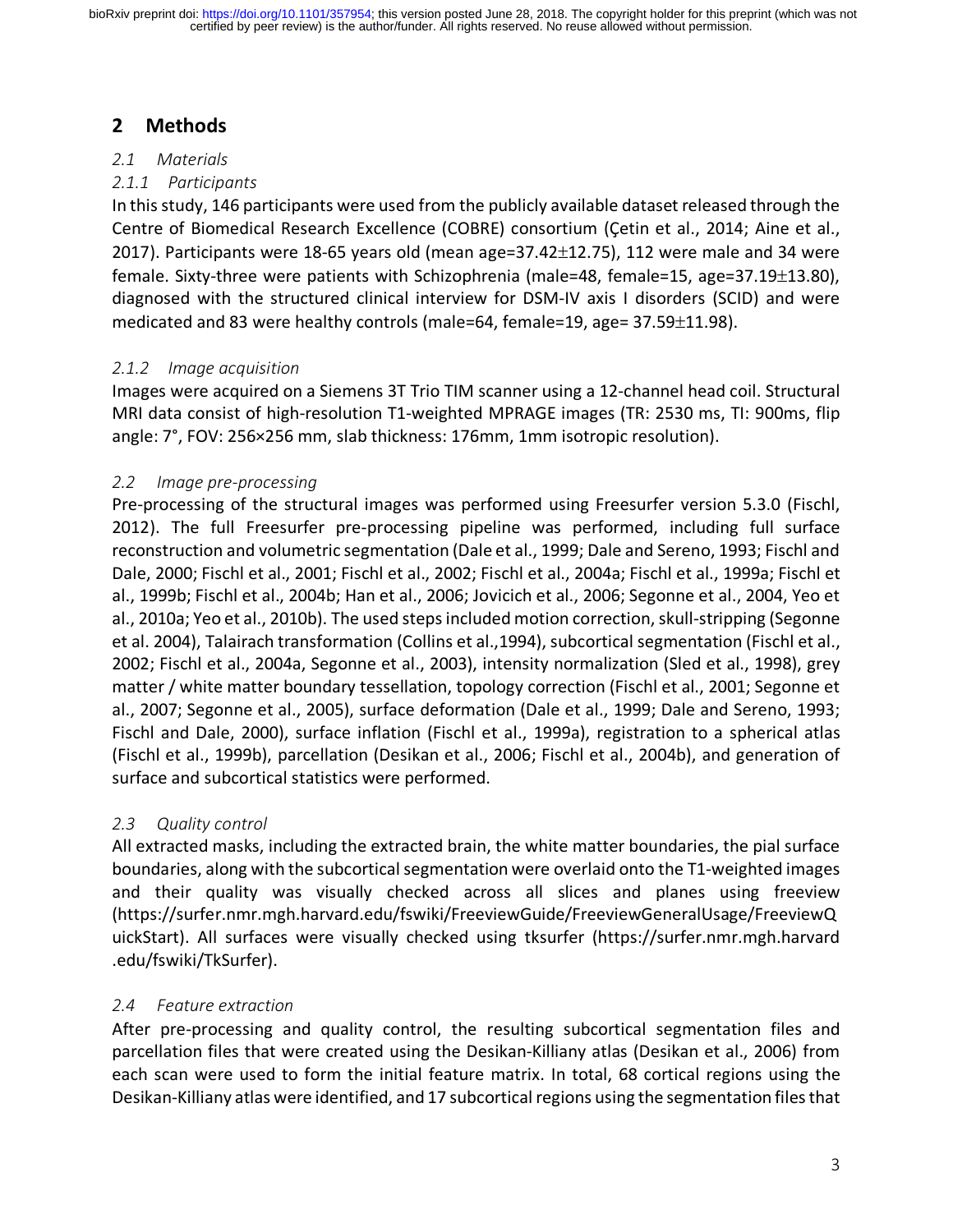resulted from the Freesurfer pre-processing, namely: Cerebellum, Thalamus, Caudate, Putamen, Pallidum, Hippocampus, Amygdala, and Accumbens-area (Long et al., 2017) and Brain Stem. Following definition of the cortical and subcortical regions, the grey matter measures were extracted region-wise. Six cortical features namely cortical thickness, surface area, mean curvature, folding index, curving index, and cortical volume were extracted for each of the 68 cortical regions and 1 subcortical feature namely subcortical volume was extracted for each of the 17 regions (Figure 1). Therefore, the total feature set comprised of 425 features.



*Figure 1. Extracted features: cortical thickness, surface area, mean curvature, folding index, curving index, and volume for 68 cortical regions, and volume for the 17 subcortical regions*

## *2.5 Machine learning modelling*

The main framework for the machine learning analysis consisted of two main steps, namely stability selection and SVM classification. The framework integrated holdout validation and stratification of the data and is illustrated in figure 3.

## *2.5.1 Stratification*

The dataset was slightly imbalanced, with 83 healthy controls and 63 patients with Schizophrenia. Stratification enabled the proportional inclusion of participants from the patient group and the control group in each split of the data (Nichols, 2016). Specifically, each split of the data comprised of 40% patients with Schizophrenia and 60% healthy controls (Figure 2).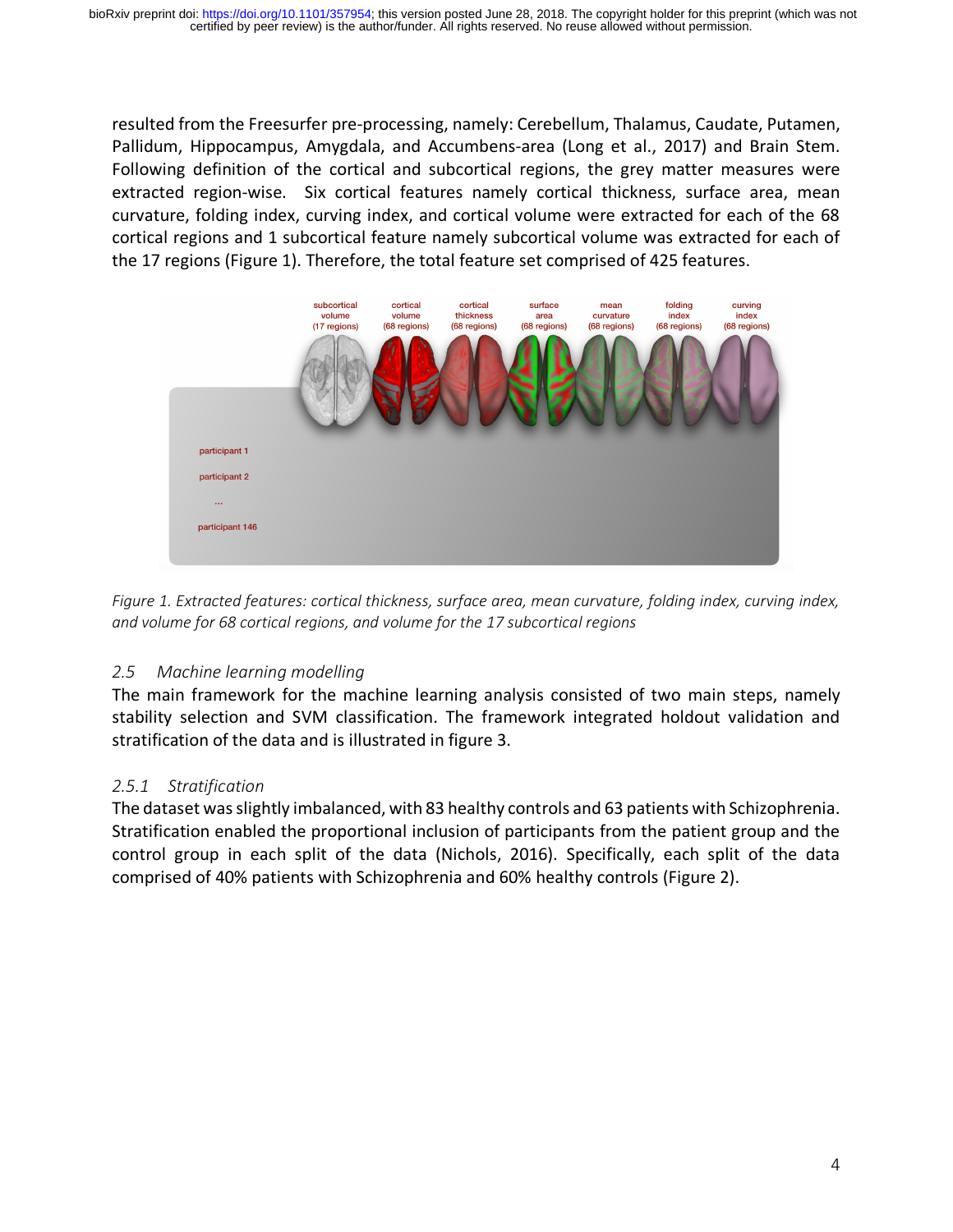certified by peer review) is the author/funder. All rights reserved. No reuse allowed without permission. bioRxiv preprint doi: [https://doi.org/10.1101/357954;](https://doi.org/10.1101/357954) this version posted June 28, 2018. The copyright holder for this preprint (which was not



*Figure 2. Each training and tests were split using stratification, maintaining at each split 40% patients and 60% controls.*

#### *2.5.2 Holdout validation*

Five holdouts were defined (Figure 3). Each holdout set was generated with stratification and included 20% of the total dataset. Each subject was included only within one holdout. Therefore, each holdout was completely different from all other holdouts. Each holdout fold enabled the definition of 5 different training datasets and 5 different test sets. Each holdout served as a test set, and the remaining 80% of the data was used as training set for stability selection and training of the model. Importantly, holdout sets were only used to assess the generalizability of the estimated model after stability selection and classification training was performed on the training set.



*Figure 3. Data was split in training set and holdout (or test set) in five different ways. The training set was used for stability selection and classification and the test set for assessing generalisability of the trained classifier to unseen data.* 

#### *2.5.3 Stability selection*

Stability selection was performed in R using the package stabs (Hofner & Hothorn, 2017; Hofner et al., 2015; Meinshausen & Buehlmann, 2010; Shah & Samworth, 2013). The stable features were selected using The Least Absolute Shrinkage and Selection Operator (LASSO, Tibshirani,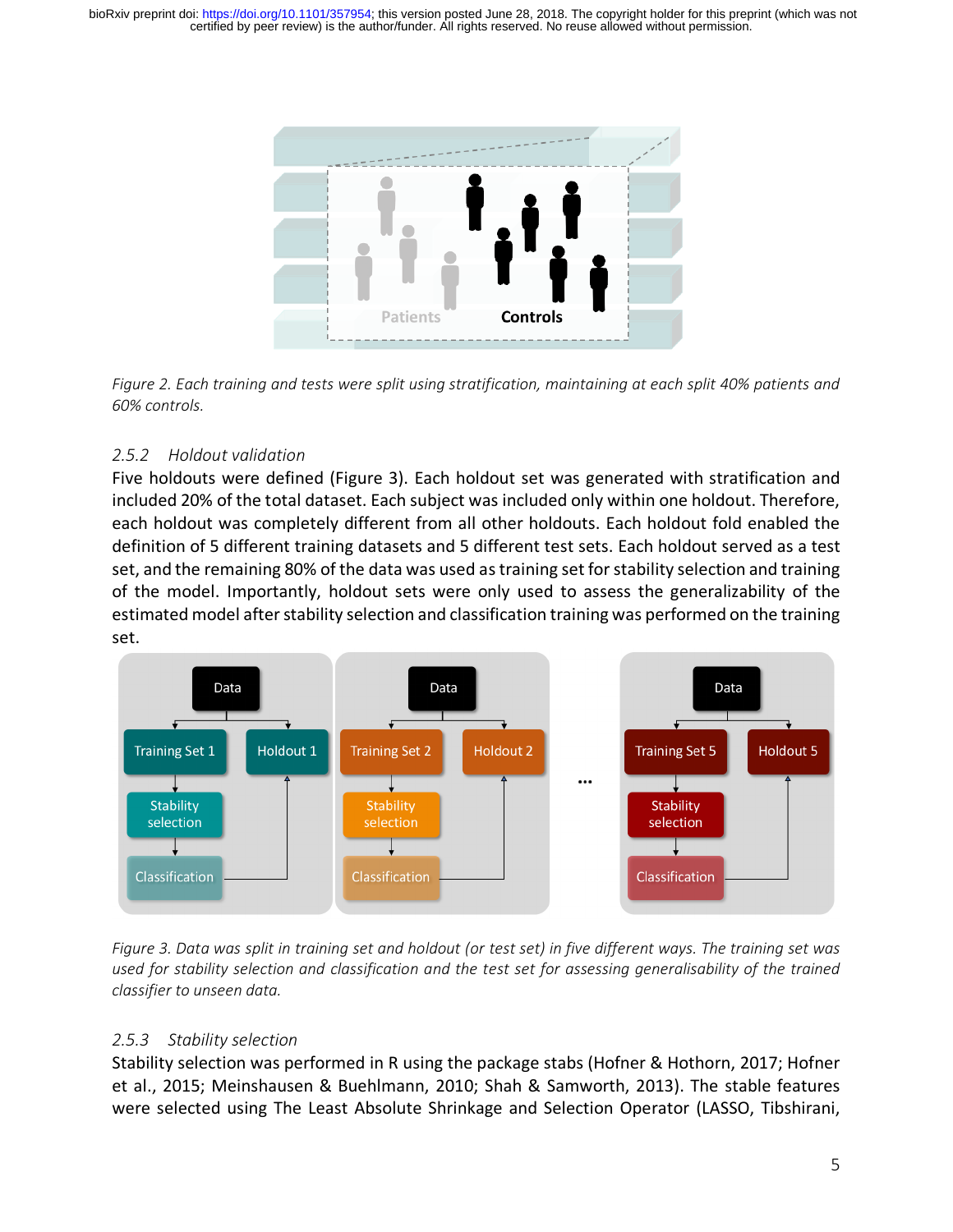1996) glmnet. Features were assessed as 'stable' in the training set if they were selected in at least 60% of the times (Tibshirani, 1996).

### *2.5.4 Support Vector Machines for binary classification*

Following Stability selection, classification training was performed using Support Vector Machines (SVMs) (Cortes & Vapnik,1995; Cristianini & Shawe-Taylor, 2000) using the *fitcsvm* function from MatLab 2017b classification toolbox (The MathWorks, Natick, MA, USA). Support Vector Machines for classification, search for a linear separating hyperplane between the two classes in a feature space that is defined by the kernel. The optimal hyperplane is defined as the one with the largest distance from the nearest observations (the support vectors) from the two classes, known as the maximum-margin hyperplane and the width of the hyperplane characterizes the ability to separate confidently between the two classes. Two different kernel SVMs were explored for binary classification available in matlab: Linear and Quadratic (Table 1).

| <b>Kernel function</b> | formula                          |  |
|------------------------|----------------------------------|--|
| Linear                 | $G(x_i, x_k) = x_i^{\prime} x_k$ |  |
| Quadratic              | $G(x_i, x_k) = (1 + x'_i x_k)^2$ |  |

*Table 1. kernel formulas used*

### *2.5.5 Hyperparameter optimisation*

Hyperparameter optimisation for the linear and Quadratic SVMs were optimised using the function bayesopt for Bayesian optimisation (Martinez-Cantin, 2014) with a 5-fold cross validation in MatLab 2017b classification toolbox (The MathWorks, Natick, MA, USA).

#### *2.5.6 Model evaluation*

Following training and optimization of the classifiers' hyperparameters, each of the classifiers was applied to the holdout, to test generalizability of the fitted model to the unseen data. Subsequently the testing accuracy for each outer loop was calculated, followed by the class accuracies, f score and geometric mean.

# **3 Results**

## *3.1 Stability selection*

During stability selection, for training set 1 and 5 the cortical thickness of the left pars orbitalis (red) was selected (figure 4) while for folds 2, 3 and 4, no features were selected.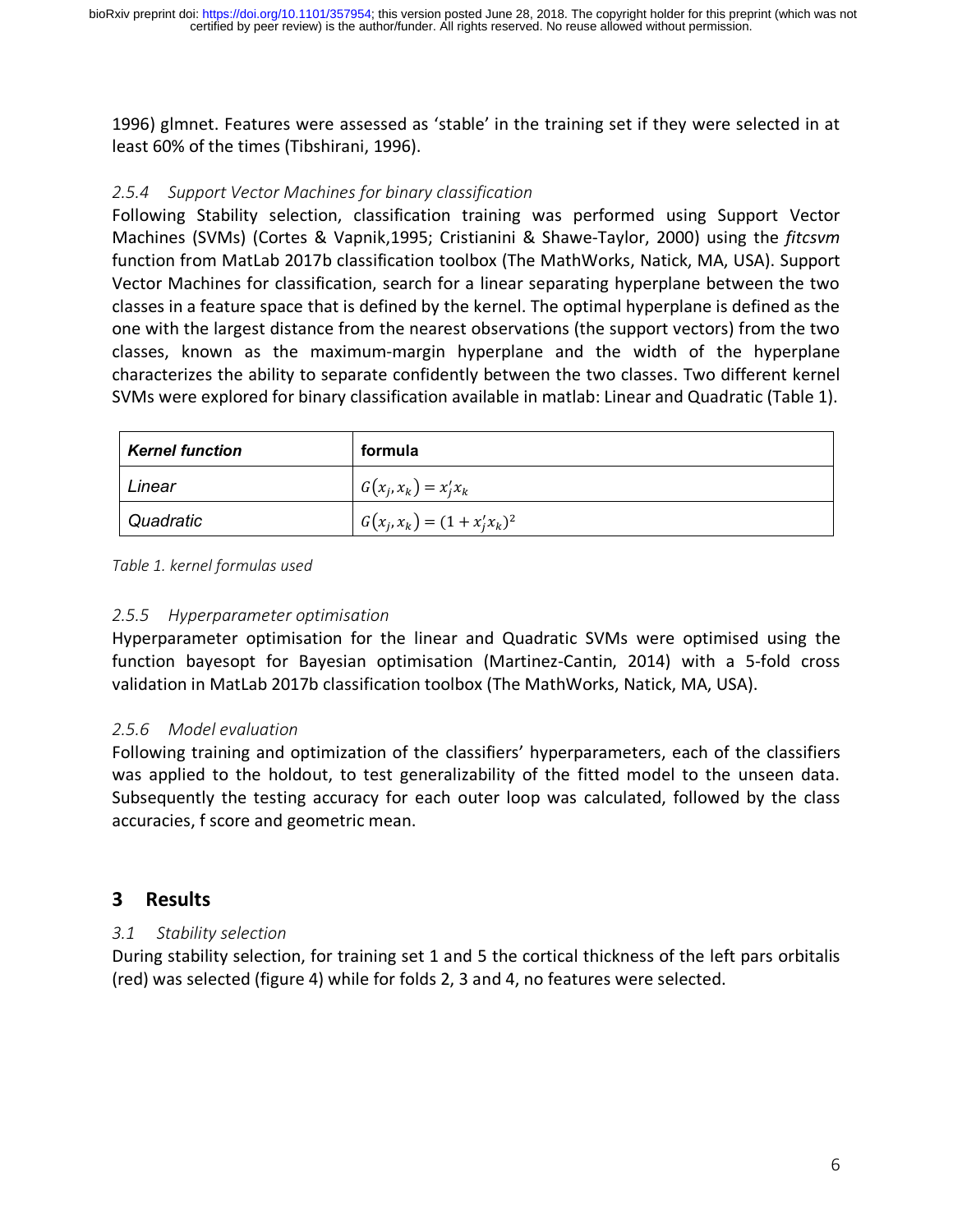certified by peer review) is the author/funder. All rights reserved. No reuse allowed without permission. bioRxiv preprint doi: [https://doi.org/10.1101/357954;](https://doi.org/10.1101/357954) this version posted June 28, 2018. The copyright holder for this preprint (which was not



*Figure 4. Stable feature.: cortical thickness of left pars orbitalis also known as Broca's area.* 

### *3.2 Training, Model evaluation and generalisability assessment*

Following stability selection, the training sets 1 and 5 were trained using the cortical thickness in the left pars orbitalis as input feature. Then the trained models were applied in the equivalent holdout set and the performance metrics for linear and quadratic SVMs on the test set were calculated. The averaged testing accuracy using the Linear model was 64.29% while for the Quadratic model was 67.86% (Table 2). Controls were predicted a bit better than patient group and overall the quadratic kernel SVM performed better compared to linear kernel SVM. Performance metrics were calculated accordingly (Table 2).

|           | accuracy | sensitivity | specificity | f score | g mean |
|-----------|----------|-------------|-------------|---------|--------|
| Linear    | 64.29%   | 53.85%      | 73.33%      | 58.33%  | 62.84% |
| Quadratic | 67.86%   | 53.85%      | 80.00%      | 60.99%  | 65.58% |

*Table 2. model comparison in test set, assessing generalisability*

# **4 Discussion**

In this work, we developed a data-driven pipeline to identify features implicated in the pathology, rather than for classification as such. Our conservative method for feature selection, enabled the identification of changes that are robust and generalisable, and the output of interest are the features identified. We achieved this by addressing computational issues and common pitfalls associated with application of machine learning on structural MRI data in Schizophrenia as discussed in recent reviews (Arbabshirani et al., 2017; Varoquaux, in press; Woo et al., 2017; Smith & Nichols, 2017) using well-established and widely available software.

First, we addressed the issue of high dimensionality of MR Images, which is problematic given the small sample size of neuroimaging studies. Previous frameworks have primarily relied on voxel-wise features, whereby each image voxel is considered a separate feature, resulting in enormously dimensional input for the classifier, on the order of several hundreds of thousands to millions of features (depending on image resolution, Monteiro et al., 2017). This input feature space is particularly problematic in Schizophrenia research where imaging datasets typically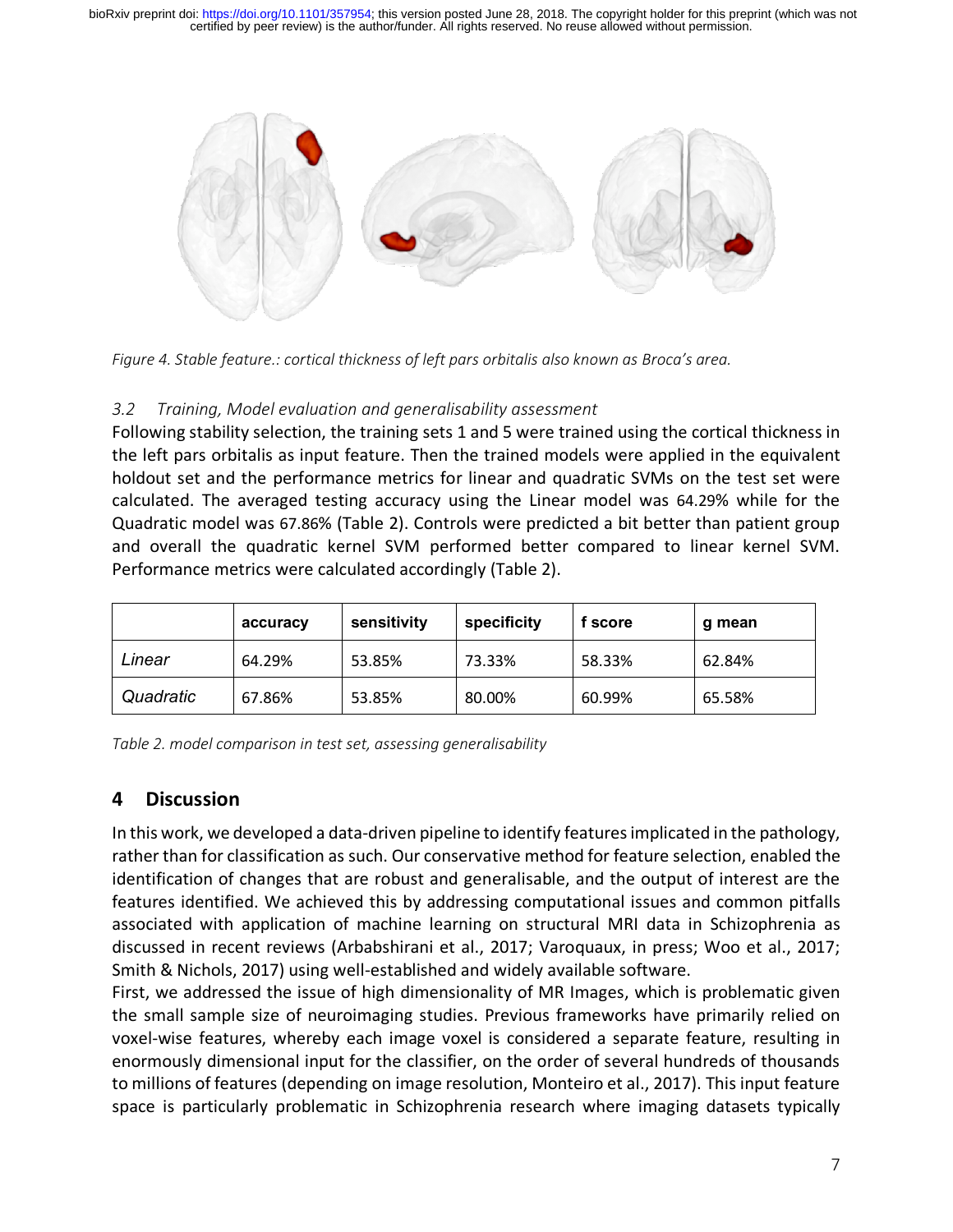comprise a few dozen participants. Specifically, common datasets consist of a few, very highdimensional feature vectors. The lack of dimensionality reduction methods to reduce this highdimensional feature space results in a computational problem that is prone to overfitting thus leading to a model that generalizes poorly to unseen data. Even imposing different regularization can lead to the identification of different discriminative patterns for similar accuracies (Baldassarre et al., 2012; 2017). These problems with high dimensional features and few samples are also ill-posed with multiple solutions that all provide similar levels of accuracy. Therefore, reducing the high dimensionality of the imaging data is crucial to find the solution to the classification problem.

To address the high dimensionality of the data as opposed to the small sample size, we used feature extraction and stability selection methods. Specifically, we extracted from the structural MR Images, cortical grey matter measures using the Desikan-Killiany parcellation atlas and automatically segmented subcortical region-wise grey matter measures as provided by the FreeSurfer pre-processing pipeline. Although cortical volume, subcortical volume, and cortical thickness have been previously used for classification in Schizophrenia research, curvature, folding index, curving index and surface area have not previously been explored for this purpose. Although curvature, folding index, curving index and surface area did not seem to drive the classification in this cohort of chronic patients with Schizophrenia versus healthy controls, these measures have been shown to be significantly altered in niche cohorts within Schizophrenia research such as first episode psychosis and treatment response cohorts (Gur et al., 1999; Kuperberg et al., 2003; Palaniyappan et al, 2011; Palaniyappan et al, 2012; Palaniyappan et al., 2013; 2016; Wagstyl et al., 2016) and therefore we would expect that they could drive the classification in those cohorts.

Following extraction of low-dimensional region-wise grey matter measures, we identified the most informative for the classification features using well-established and freely available software for stability selection (Hofner & Hothorn, 2017; Hofner et al., 2015; Meinshausen & Buehlmann, 2010; Shah & Samworth, 2013). Stability selection enabled us to identify the most relevant and stable for the classification features. Out of the 425 features we were able to identify one stable feature. This feature was the cortical thickness of the left pars orbitalis. Alterations in left pars orbitalis or Broca's area in Schizophrenia is a well-replicated finding including cerebral blood flow (McGuire et al., 1993) and cortical thickness (Viher et al 2018; Ehrlich et al.,2012; Selemon et al., 2003). Therefore, the incorporation of stability selection facilitated the interpretability of our findings.

The identification of the substrate of the alteration in left pars orbitalis, namely the cortical thickness as a single neuroimaging biomarker for Schizophrenia, is the most distinctive contribution of this work in comparison to previous classification frameworks. Although previous frameworks were capable of localizing patterns of morphological alterations, they were not able to identify the biological substrates of the resulting changes e.g., volume, cortical thickness or gyrification (Mechelli et al., 2005). The most commonly reported classification output amongst most previous machine learning frameworks is a voxel-wise map of inter-correlated voxel weights, showing the contribution of each voxel to the overall classification with respect to all other voxels. However, due to the inter-dependencies between voxels inherent in the model, no inference can be made either for an individual voxel independently of all others, or for the regions of interest (ROIs), or for the underlying substrate (e.g., volume, cortical thickness, gyrification)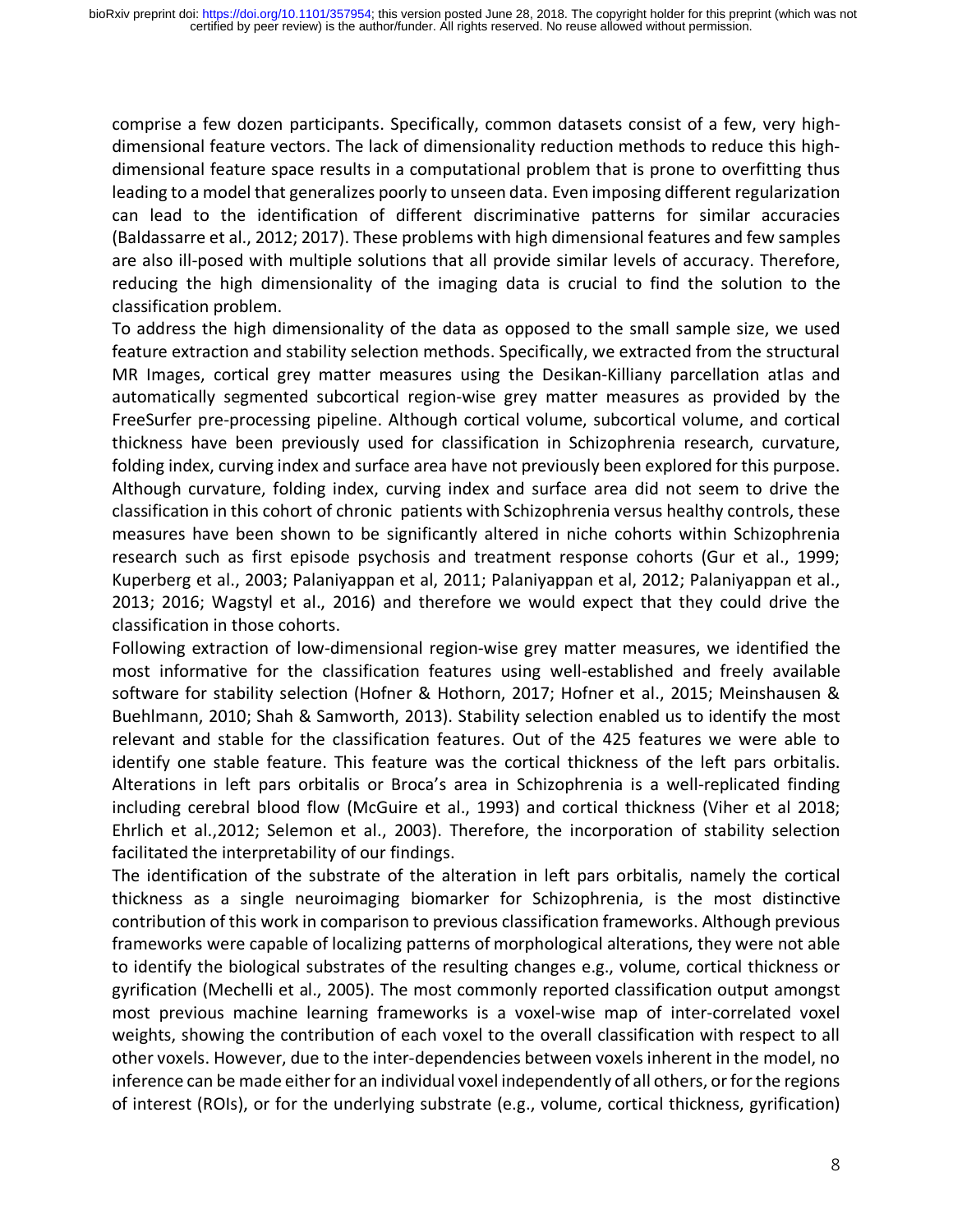(Taylor et al. 2017). In this work we showed that it is possible to identify the most relevant feature that can serve as biomarkers to classify patients with Schizophrenia from healthy controls and draw inference on the contribution of these biomarkers to the overall classification.

Following stability selection, we introduced stratification during training of the three classifiers. To the authors knowledge this is the first study to introduce stratification within a machine learning framework in Schizophrenia. The use of stratification is crucial for Schizophrenia research where imaging datasets are often imbalanced and commonly one group of interest outnumbers the other. Most studies do not take into account this imbalance during training and testing of the classifier, leading to a number of issues including largely imbalanced proportions of the groups of interest within each split/fold or even absence of participants from both groups of interest within one or more splits/folds, which can then lead to biased findings. This issue was addressed with stratification, where the same proportion of the groups of interest was kept stable within and across all splits of the data. This way it was possible to keep representative proportions of each group of interest within each split of the data and measure the effect of interest between our groups.

We then performed model evaluation on the holdout set. The reason for reporting on the test set is because folds with very high accuracy at the training stage may not necessarily perform well on the unseen data. This process is essential to minimize the risk of reporting a model that is overfitting the data, and therefore maximize the possibility of achieving a good bias-variance trade-off and good generalizability while accounting for model complexity. This trade-off is often ignored, and the model with the highest training accuracy is typically reported. As a result, some studies report exceptionally high accuracies that cannot be replicated by others, as Arbabshirani et al. (2017) and Varoquaux (in press) discussed in their recent reviews. This is a matter of great concern, and it is important to integrate appropriate approaches to explore the generalizability of the developed models. To address this issue, we implemented two different models with different degrees of complexity, one with a linear kernel and one with a quadratic kernel, and subsequently compared them with respect to their testing accuracy. We focused on reporting the classification performance metrics in the testing set, in contrast to the majority of previous studies, to provide a realistic and conservative estimate of the potential of structural MRI data for biomarker identification in Schizophrenia.

Following addressing the computational limitations of previous frameworks, we were able to identify a biologically meaningful neuroimaging biomarker for Schizophrenia, with a testing accuracy that suggests that structural MRI may not be the most accurate modality to classify patients with Schizophrenia from healthy controls. In our future work we aim to investigate whether other MRI modalities may or may not be more powerful in their ability to classify this or other cohorts.

A limitation of the presented work is the lack of a large niche cohort such as individuals at risk for developing the disorder or first episode psychosis. We anticipate that this pipeline can be used for those cohorts to reveal biomarkers in these different stages of the disorder or its or trajectories over the life span. The pipeline can be also used for biomarker identification using other MRI modalities such as diffusion weighted MRI or functional MRI. We anticipate that this pipeline can be beneficial for multi-centre studies where data can be pre-processed separately in each neuroimaging site and merged together after pre-processing, as well as for multimodal frameworks where the extraction of low-dimensional, meaningful features from each modality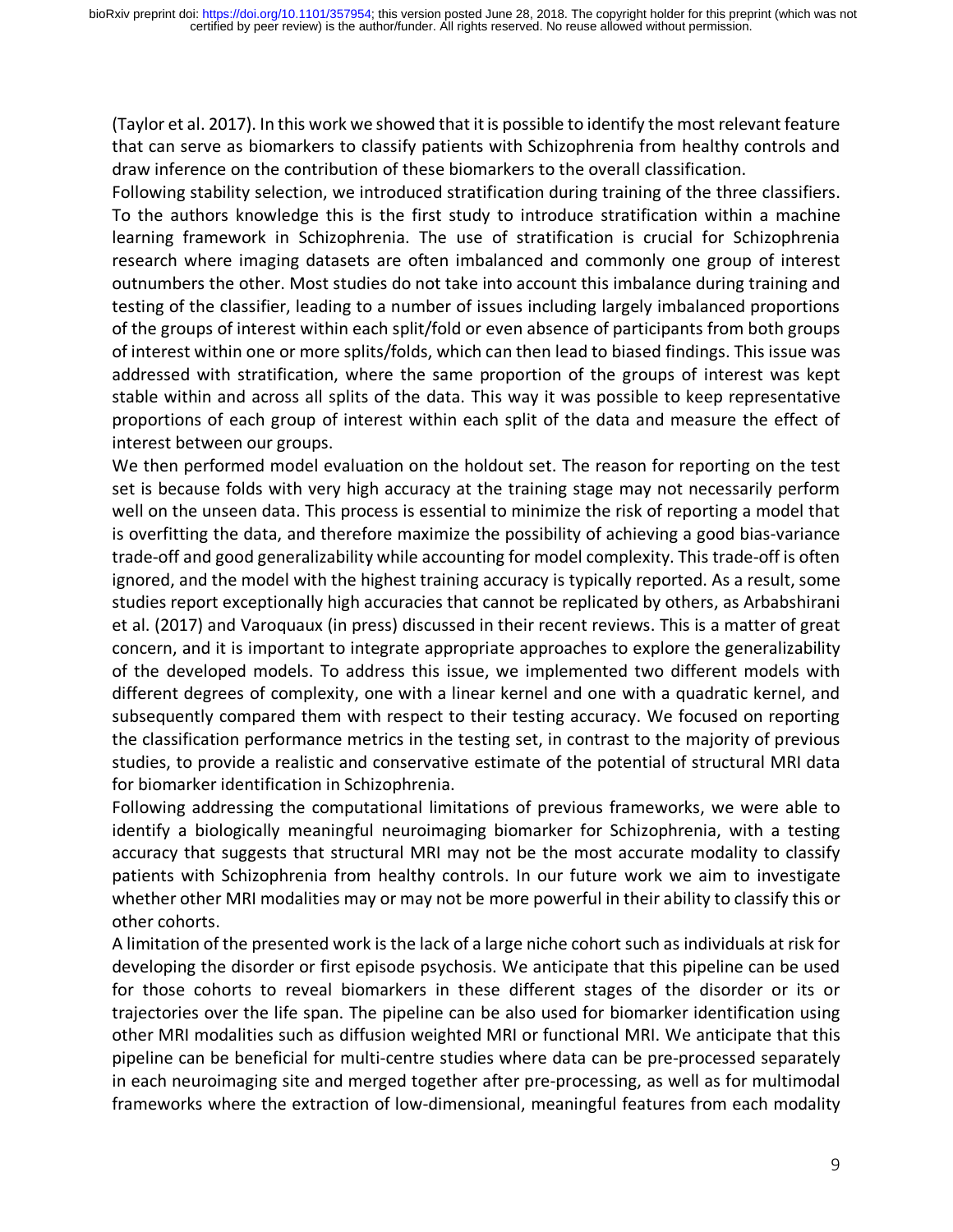will be essential for overcoming the demanding computational conundrums of such frameworks. We anticipate that this pipeline is a big step forward towards biomarker identification using widely available tools, while addressing the computational complexity of implementing machine learning on MRI data and that the additional interpretability attributed to this framework can facilitate our understanding of the dynamics of the physiopathology of the Schizophrenia as well as other psychiatric and neurodegenerative disorders.

#### **Acknowledgements**

Vasiliki Chatzi is funded by the Department of Psychosis Studies at King's College London. Data was downloaded from the COllaborative Informatics and Neuroimaging Suite Data Exchange tool (COINS; http://coins.mrn.org/dx) and data collection was performed at the Mind Research Network and funded by a Center of Biomedical Research Excellence (COBRE) grant 5P20RR021938/P20GM103472 from the NIH to Dr. Vince Calhoun. The main idea for this paper was developed from discussions with Peter Dayan, and the methods were optimised with help from Joao Monteiro, and Janaina Mourao-Miranda. Vasiliki Chatzi would like to thank Margaret King and Vince Calhoun for their continuous support throughout this project with respect to the dataset and the IoPPN mri support team for the technical support. Andre Altmann holds an MRC eMedLab Medical Bioinformatics Career Development Fellowship. This work was supported by the Medical Research Council [grant number MR/L016311/1].

# **5 References**

Aine, C.J., Bockholt, H.J., Bustillo, J.R. et al. *Neuroinform* (2017). Multimodal Neuroimaging in Schizophrenia: Description and Dissemination, 15: 343. https://doi.org/10.1007/s12021-017- 9338-9

Arbabshirani, M.R., Plis, S., Sui, J., & Calhoun, V. D. (2017). Single subject prediction of brain disorders in neuroimaging: Promises and pitfalls. *NeuroImage*, 145, 137-165.

Baldassarre L, Pontil M, Mourão-Miranda J. (2017). Sparsity Is Better with Stability: Combining Accuracy and Stability for Model Selection in Brain Decoding. *Frontiers in Neuroscience*, 11:62. doi:10.3389/fnins.2017.00062

Baldassarre, L., Mourao-Miranda, J., Pontil, M. (2012). Structured sparsity models for brain decoding from fMRI data, *Pattern Recognition in NeuroImaging (PRNI)*, International Workshop on, 5-8

Çetin, M., Christensen, F., Abbott, C., Stephen, J., Mayer, A., Cañive, J., Bustillo, J., Pearlson, G., and Calhoun V. D. (2014). "Thalamus and posterior temporal lobe show greater inter-network connectivity at rest and across sensory paradigms in Schizophrenia", *NeuroImage*, vol. 97, pp. 117-126,

Collins, D.L., Neelin, P., Peters, T.M., and Evans, A.C. (1994). Automatic 3D Inter-Subject Registration of MR Volumetric Data in Standardized Talairach Space, *Journal of Computer Assisted Tomography*, 18(2) p192-205, 1994 PMID: 8126267; UI: 94172121

Dale, A.M., Fischl, B., Sereno, M.I., 1999. Cortical surface-based analysis. I. Segmentation and surface reconstruction. *NeuroImage* 9, 179-194.

Desikan, R.S., Segonne, F., Fischl, B., Quinn, B.T., Dickerson, B.C., Blacker, D., Buckner, R.L., Dale, A.M., Maguire, R.P., Hyman, B.T., Albert, M.S., Killiany, R.J., 2006. An automated labeling system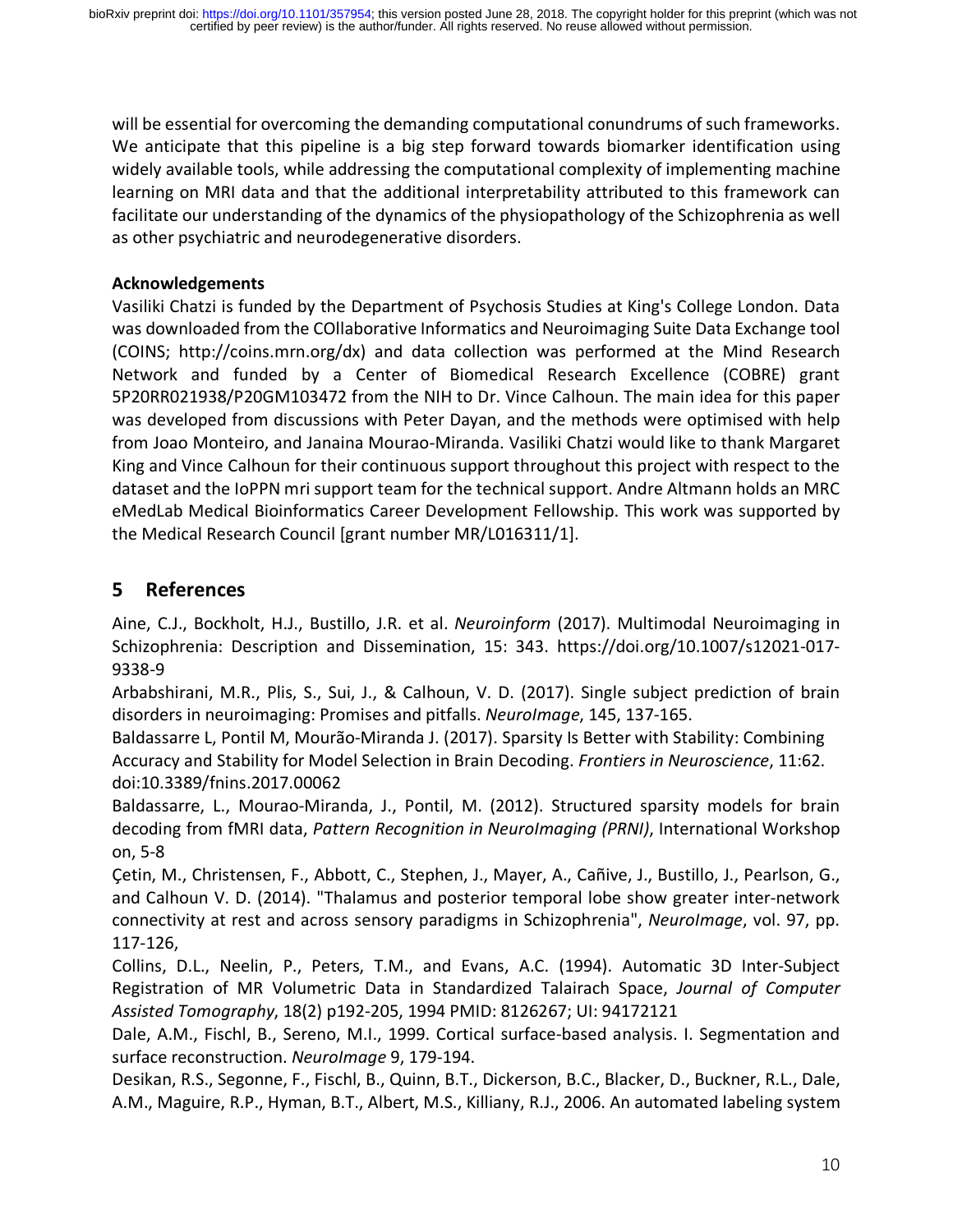for subdividing the human cerebral cortex on MRI scans into gyral based regions of interest. Neuroimage 31, 968-980.

Ehrlich, S., Brauns, S., Yendiki, A., Ho, B.C., Calhoun, V., Schulz, S.C., Gollub, R. L., Sponheim, S. R. (2012). Associations of Cortical Thickness and Cognition in Patients with Schizophrenia and Healthy Controls, *Schizophrenia Bulletin*, Volume 38, Issue 5, 1, Pages 1050– 1062, https://doi.org/10.1093/schbul/sbr018

Fischl, B. and Dale, A.M., (2000). Measuring the Thickness of the Human Cerebral Cortex from Magnetic Resonance Images. *Proceedings of the National Academy of Sciences*, 97:11044-11049. Fischl, B., Liu, A., Dale, A.M., 2001. Automated manifold surgery: constructing geometrically accurate and topologically correct models of the human cerebral cortex. *IEEE Trans Med Imaging,*  20(1):70-80.

Fischl, B., Salat, D.H., Busa, E., Albert, M., Dieterich, M., Haselgrove, C., van der Kouwe, A., Killiany, R., Kennedy, D., Klaveness, S., Montillo, A., Makris, N., Rosen, B., Dale, A.M., 2002. Whole brain segmentation: automated labeling of neuroanatomical structures in the human brain. *Neuron* 33, 341-355.

Fischl, B., van der Kouwe, A., Destrieux, C., Halgren, E., Segonne, F., Salat, D.H., Busa, E., Seidman, L.J., Goldstein, J., Kennedy, D., Caviness, V., Makris, N., Rosen, B., Dale, A.M., (2004b). Automatically parcellating the human cerebral cortex, *Cereb Cortex* 14, 11-22.

Fischl, B., Salat, D.H., van der Kouwe, A.J., Makris, N., Segonne, F., Quinn, B.T., Dale, A.M., (2004a). Sequence-independent segmentation of magnetic resonance images. *NeuroImage* 23 Suppl 1, S69-84.

Fischl, B. (2012). FreeSurfer. *NeuroImage*, 62(2), 774–781. http://doi.org/10.1016/j.neuroimage .2012.01.021

Fischl, B., Sereno, M.I., Tootell, R.B., Dale, A.M., 1999b. High-resolution intersubject averaging and a coordinate system for the cortical surface. *Hum Brain Mapp* 8, 272-284.

Fischl, B., Sereno, M.I., Dale, A.M., 1999a. Cortical surface-based analysis. II: Inflation, flattening, and a surface-based coordinate system. Neuroimage 9, 195-207.

Gur RE, Turetsky BI, Bilker WB, Gur RC (1999). Reduced gray matter volume in Schizophrenia, *Arch Gen Psychiatry*. 56(10):905-11.

Fusar-Poli, P., Radua, J., McGuire, P., Borgwardt S. (2012). Neuroanatomical Maps of Psychosis Onset: Voxel-wise Meta-Analysis of Antipsychotic-Naive VBM Studies, *Schizophrenia Bulletin*, Volume 38, Issue 6, 1 , Pages 1297–1307, https://doi.org/10.1093/schbul/sbr134

Hooley J.M. (2010). Social Factors in Schizophrenia, *Current Directions in Psychological Science*, Vol 19, Issue 4, pp. 238 – 242, https://doi.org/10.1177/0963721410377597

Hofner B. & Hothorn T. (2017). stabs: Stability Selection with Error Control, R package version 0.6-3, https://CRAN.R-project.org/package=stabs.

Hofner, B., Boccuto L., and Goeker M. (2015). Controlling false discoveries in high-dimensional situations: Boosting with stability selection. *BMC Bioinformatics*, 16:144.<doi:10.1186/s12859- 015-0575-3>

Hotelling, H. (1933). Analysis of a complex of statistical variables into principal components. *Journal of Educational Psychology*, 24, 417–441, and 498–520.

Jovicich, J., Czanner, S., Greve, D., Haley, E., van der Kouwe, A., Gollub, R., Kennedy, D., Schmitt, F., Brown, G., Macfall, J., Fischl, B., Dale, A., (2006). Reliability in multi-site structural MRI studies: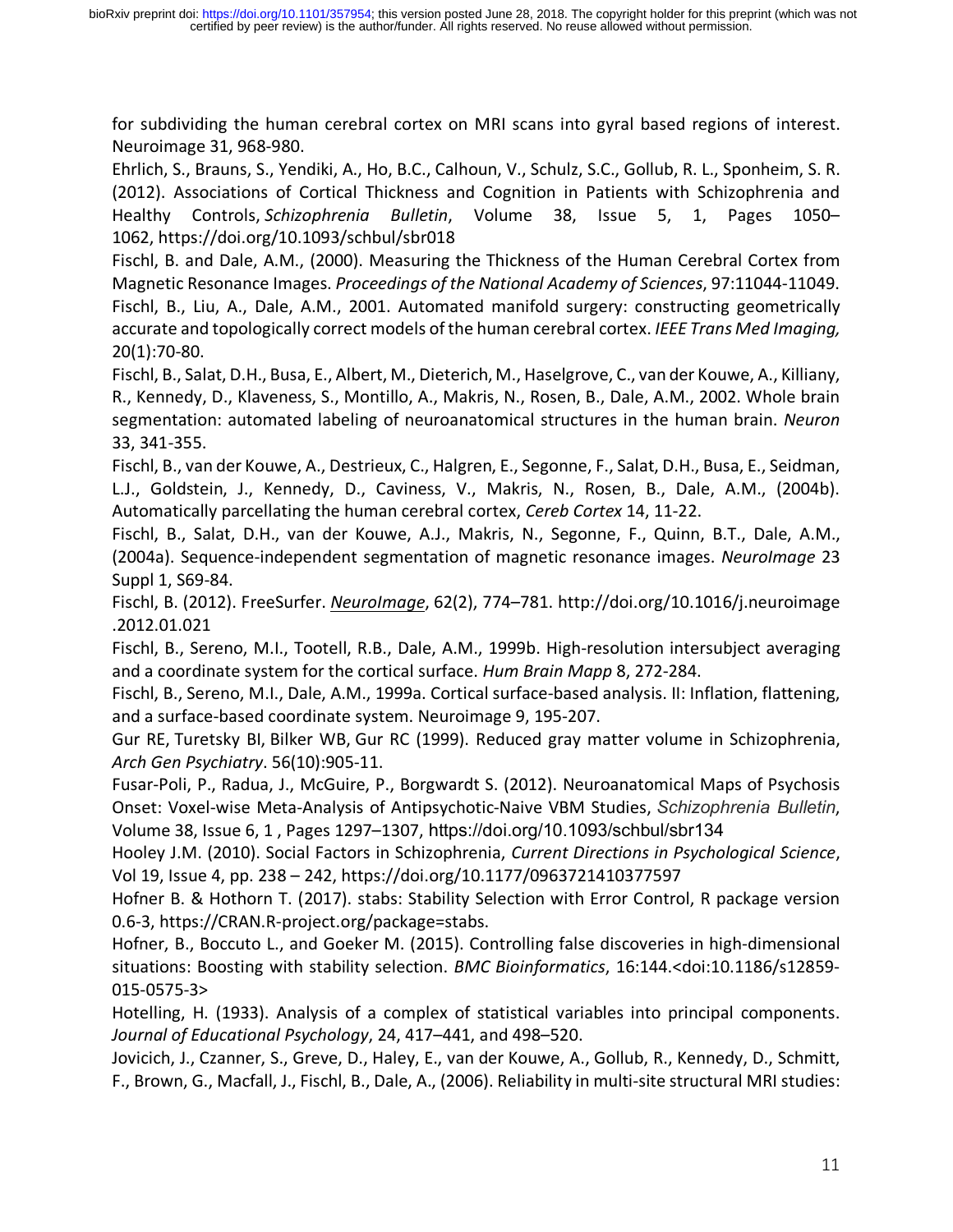effects of gradient non-linearity correction on phantom and human data. *Neuroimage* 30, 436- 443.

Joyal, C.C., Laakso, M.P., Tiihonen, J., Syvälahti, E., Vilkman, H., Laakso, A., Alakare, B., Räkkolainen, V., Salokangas, R.K.R., and Hietala J. (2003). The amygdala and Schizophrenia: a volumetric magnetic resonance imaging study in first-episode, neuroleptic-naive patients, *Biological Psychiatry*, Volume 54, Issue 11, 1, Pages 1302-1304, DOI:https://doi.org/10.1016/S0006-3223(03)00597-3

Hor K. & Taylor M. (2010) Review: Suicide and schizophrenia: a systematic review of rates and risk factors, *Journal of Psychopharmacology*, Vol 24, Issue 4\_suppl, pp. 81 – 90, https://doi.org/10.1177/1359786810385490

Kalus P., Slotboom, J., Gallinat J., Wiest R., Ozdoba C., Federspiel A., Strik W. K., Buri C., Schroth G., Kiefer C., (2005) The amygdala in Schizophrenia: a trimodal magnetic resonance imaging study, Neuroscience Letters, Volume 375, Issue 3, 3 March, Pages 151-156 DOI: https://doi.org/10.1016/j.neulet.2004.11.004

Koutsouleris N., Meisenzahl E.M., Davatzikos C., Bottlender R., Frodl T., Scheuerecker J., Schmitt G., Zetzsche T., Decker P., Reiser M., Möller H.J., Gaser C. (2009). Use of neuroanatomical pattern classification to identify subjects in at-risk mental states of psychosis and predict disease transition, *Arch Gen Psychiatry*, 66(7):700-12. doi: 10.1001/archgenpsychiatry.2009.62.

Kuperberg, G.R., Broome, M.R., McGuire, P.K., David, A.S., Eddy, M., Ozawa, F., Goff, D., West, W.C., Williams, S.C., van der Kouwe, A.J., Salat, D.H., Dale, A.M., Fischl, B., 2003. Regionally localized thinning of the cerebral cortex in Schizophrenia. *Arch Gen Psychiatry* 60, 878-888.

Long X., Chen L., Jiang C., Zhang L., Alzheimer's Disease Neuroimaging Initiative (2017) Prediction and classification of Alzheimer disease based on quantification of MRI deformation. *PLoS ONE* 12(3): e0173372. https://doi.org/10.1371/journal.pone.0173372

Martinez-Cantin, R. (2014). BayesOpt: A Bayesian Optimization Library for Nonlinear Optimization, Experimental Design and Bandits. *Journal of Machine Learning Research*, 15:3735- -3739

Mechelli, A., Price, C.J., Friston, K.J. and Ashburner, J. (2005). Voxel-based morphometry of the human brain: Methods and applications. *Current Medical Imaging Reviews*, pages 105–113.

Meinshausen N. and Buehlmann P. (2010), Stability selection. *Journal of the Royal Statistical Society*, Series B, 72, 417–473.

Modinos, G., & McGuire, P*. (2015*). The Prodromal Phase of Psychosis*. Current Opinion in Neurobiology, 30*, 100-105. DOI: 10.1016/j.conb.2014.11.003

Monteiro, J. M., Rao, A., Shawe-Taylor, J., & Mourão-Miranda, J. (2016). A multiple hold-out framework for Sparse Partial Least Squares. *Journal of Neuroscience Methods*, *271*, 182–194. http://doi.org/10.1016/j.jneumeth.2016.06.011

Nichols, T. E. et al. (2016) Best practices in data analysis and sharing in neuroimaging using MRI. Preprint at bioRxiv http://dx.doi.org/10.1101/054262

Palaniyappan L., Marques T.R., Taylor H., Handley R., Mondelli V., Bonaccorso S., Giordano A., McQueen G., DiForti M., Simmons A., David A.S., Pariante C.M., Murray R.M., Dazzan P. (2013). Cortical Folding Defects as Markers of Poor Treatment Response in First-Episode Psychosis. *JAMA Psychiatry*, 70(10):1031–1040. doi:10.1001/jamapsychiatry.2013.203

Palaniyappan L., Marques T.R., Taylor H, Mondelli V., Reinders A. A. T. S., Bonaccorso S., Giordano A., DiForti M., Simmons A., David A.S., Pariante CM, Murray RM, Dazzan P. (2016). Globally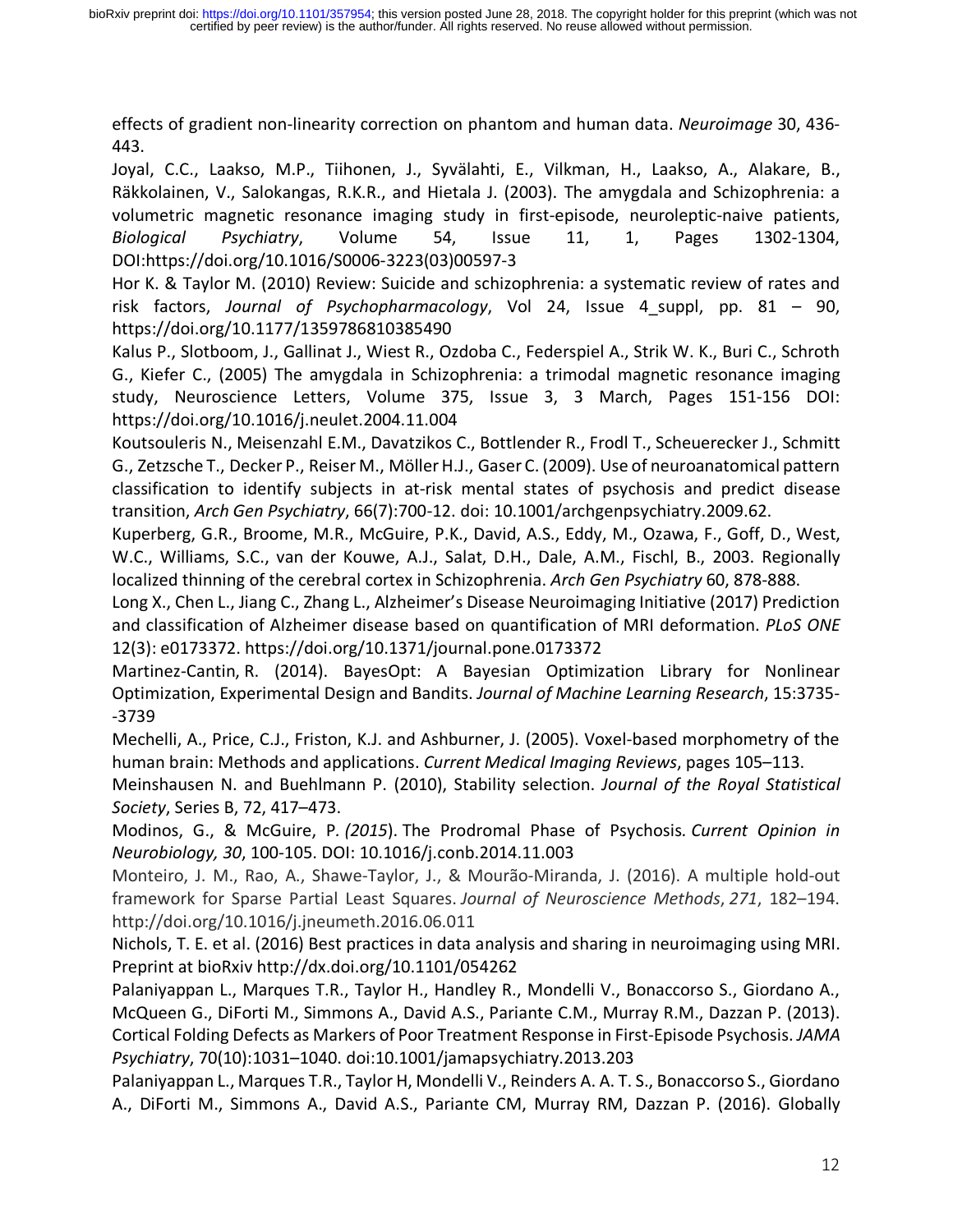Efficient Brain Organization and Treatment Response in Psychosis: A Connectomic Study of Gyrification, *Schizophrenia Bulletin*, Volume 42, Issue 6, 1, 1446–1456, https://doi.org/10.1093/schbul/sbw069

Palaniyappan L. and Liddle P.F. (2012). Aberrant cortical gyrification in Schizophrenia: a surfacebased morphometry study, *J Psychiatry Neurosci*; 37(6): 399-406.

Palaniyappan, L., Pavan, M., Verghese, J., Thomas P. White, Peter F. Liddle (2011). Folding of the Prefrontal Cortex in Schizophrenia: Regional Differences in Gyrification, *Biological Psychiatry*, Volume 69, Issue 10, 974 – 979

Pearson, K. (1901). "On Lines and Planes of Closest Fit to Systems of Points in Space". *Philosophical Magazine*. 2 (11): 559–572. doi:10.1080/14786440109462720.

Segonne F, Dale AM, Busa E, Glessner M, Salat D, Hahn HK, Fischl B (2004). A hybrid approach to the skull stripping problem in MRI. *Neuroimage* 22:1060–1075

Segonne, F., E. Grimson and B. Fischl, (2003). Topology Correction of Subcortical Segmentation *MICCAI*.

Segonne, F., Pacheco, J. Fischl, B. (2007). Geometrically Accurate Topology-Correction of Cortical Surfaces Using Nonseparating Loops, *IEEE Transactions on Medical Imaging*, 26(4): 518-529.

Segonne, F., Grimson, E., Fischl B. (2005). Genetic Algorithm for the Topology Correction of Cortical Surfaces, *IPMI*, 393-405.

Selemon L.D., Mrzljak J., Kleinman J.E., Herman M.M., Goldman-Rakic P.S. (2003). Regional Specificity in the Neuropathologic Substrates of Schizophrenia: A Morphometric Analysis of Broca's Area 44 and Area 9. *Arch Gen Psychiatry*;60(1):69–77. doi:10.1001/archpsyc.60.1.69

Shah R.D. and Samworth R.J. (2013). Variable selection with error control: another look at stability selection. *Journal of the Royal Statistical Society*, Series B, 75, 55–80.

Sled, J.G., Zijdenbos, A.P., Evans, A.C., (1998). A nonparametric method for automatic correction of intensity nonuniformity in MRI data. *IEEE Trans Med Imaging* 17, 87-97.

Smith, S., & Nichols, T. (2017). Statistical Challenges in "Big Data" Human Neuroimaging, *Neuron*, Volume 9, Issue 2, 263 - 268

Tamminga, C.A., & Medoff, D.R. (2000). The biology of schizophrenia. *Dialogues in Clinical Neuroscience*, 2(4), 339–348.

Taylor, J.A., Matthews, N., Michie, P.T., Rosa, M.J., Garrido M.I. (2017). Auditory prediction errors as individual biomarkers of schizophrenia, *NeuroImage: Clinical*, 15, 264-273.

Tibshirani, R. (1996). Regression Shrinkage and Selection via the Lasso. *Journal of the Royal Statistical Society.* Series B (Methodological), 58(1), 267-288. http://www.jstor.org/stable/ 2346178

Varoquaux G. (in press). Cross-validation failure: small sample sizes lead to large error bars *NeuroImage*

Viher, P. V., Stegmayer, K., Kubicki, M., Karmacharya, S., Lyall, A. E., Federspiel, A., ... & Walther, S. (2018). The cortical signature of impaired gesturing: Findings from Schizophrenia. *NeuroImage*: Clinical, 17, 213.

Wagstyl, K., Ronan, L., Whitaker, K. J., Goodyer, I. M., Roberts, N., Crow, T. J. & Fletcher, P. C. (2016). Multiple markers of cortical morphology reveal evidence of supragranular thinning in schizophrenia, *Translational Psychiatry,* volume 6, page e780

Woo C.W., Chang L.J., Lindquist M.A., Wager T.D. (2017). Building better biomarkers: brain models in translational neuroimaging. *Nat Neurosci*. 23;20(3):365-377. doi: 10.1038/nn.4478.